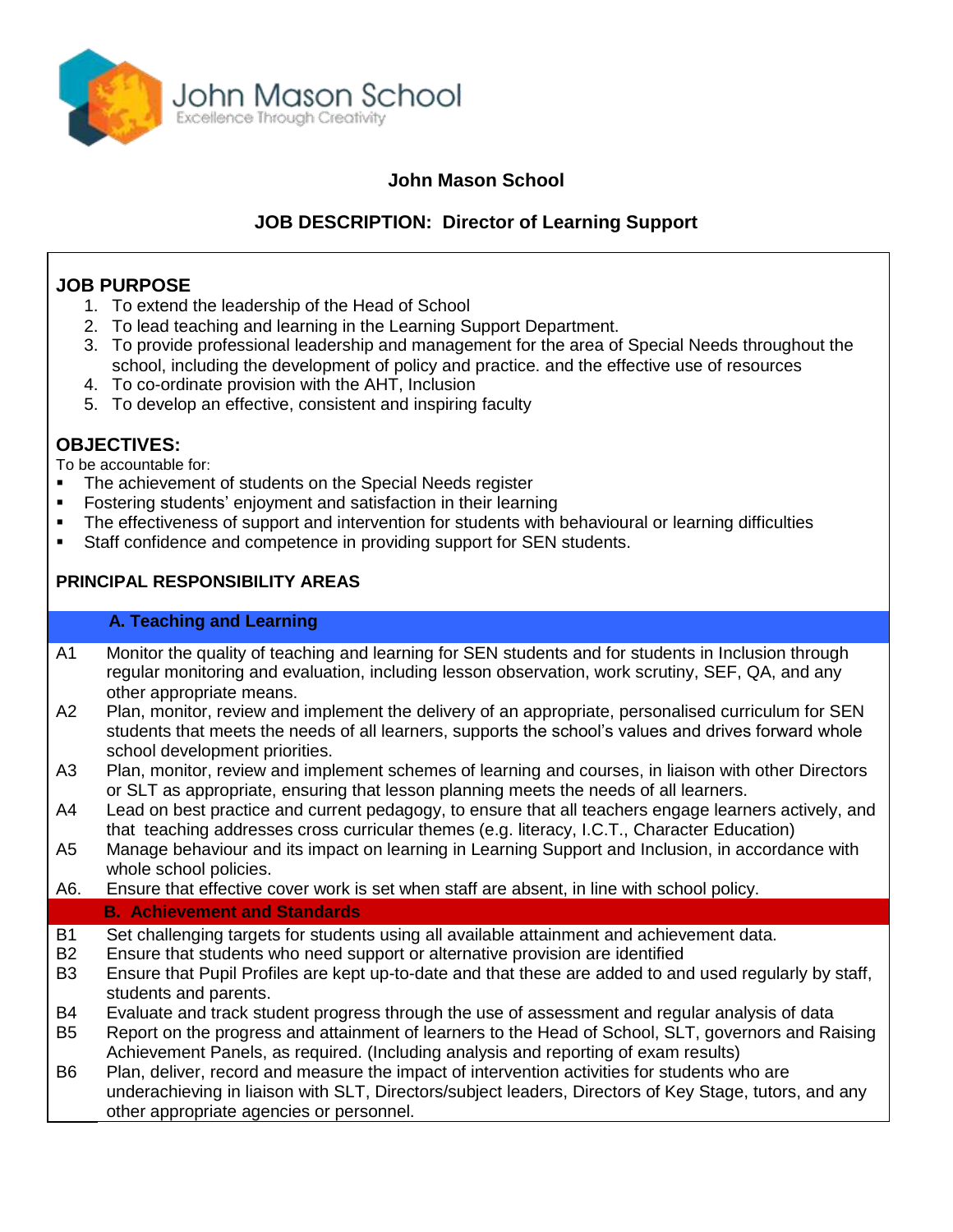

| B <sub>8</sub> | Ensure effective communications with parents and carers.                                                                                                                                                                                                                |
|----------------|-------------------------------------------------------------------------------------------------------------------------------------------------------------------------------------------------------------------------------------------------------------------------|
|                | Ensure that appropriate moderation and standardisation of assessment takes place at all levels, so<br>that data is robust; ensure that teachers submit data punctually and in line with school or consortium<br>arrangements.                                           |
| B <sub>9</sub> | Liaise with the school's Exams Officer to ensure that all students are entered for the appropriate<br>examination and exam tier, and that any information regarding exam entries or exam requirements is<br>effectively communicated to students, teachers and parents. |
|                | <b>C. Personal Development and Wellbeing</b>                                                                                                                                                                                                                            |
| C <sub>1</sub> | Ensure that appropriate support and direction is given to all students through assessment for learning,<br>and that appropriate information, advice and guidance is given about opportunities and progression<br>within school and beyond.                              |
| C <sub>2</sub> | Develop opportunities for students to extend their learning e.g. through trips, visits and extra curricular<br>activities and competitions                                                                                                                              |
| C <sub>3</sub> | Ensure that all students are included in the social and extra curricular aspects of the school                                                                                                                                                                          |
|                | <b>D. Community</b>                                                                                                                                                                                                                                                     |
| D <sub>1</sub> | Maintain links with partner primary schools, and other organisations to ensure that communication<br>regarding student progress is effective.                                                                                                                           |
| D <sub>2</sub> | Encourage links with he community beyond John Mason as appropriate, e.g. with local businesses,<br>leisure facilities, in order to enrich the curriculum                                                                                                                |
| D3.            | Produce effective and inspiring publicity materials as required, e.g. Options Booklet, prospectus.                                                                                                                                                                      |
|                | <b>E. Leadership and Management</b>                                                                                                                                                                                                                                     |
| E1.            | Lead the strategic direction of Learning Support Faculty, in line with whole school priorities, including                                                                                                                                                               |
|                |                                                                                                                                                                                                                                                                         |
| E2.            | writing, costing and reviewing development and action plans<br>Liaise with other Directors, SLT and Governors to meet the aims and SIP objectives of the school,                                                                                                        |
| E3.            | including taking an active part in middle leader meetings.<br>Monitor and ensure the consistent application of whole school policies and systems within the Faculty,                                                                                                    |
| E4.            | and challenge underperformance<br>Lead and support the professional development of all staff within the subject, in accordance with the<br>school's Performance Management Policy, including induction of new staff, or those with new                                  |
| E5.            | responsibilities.<br>Monitor the health and wellbeing of the team; intervene and refer where appropriate to support the                                                                                                                                                 |
| E <sub>6</sub> | needs of colleagues.<br>Manage the deployment of staff, ensuring that teaching assistants" loading is balanced and meets the                                                                                                                                            |
| E7.<br>E8.     | needs of all learners.<br>Contribute to the appointment of staff.<br>Manage the budget effectively, ensuring that expenditure is linked to raising achievement and<br>strategic priorities.                                                                             |